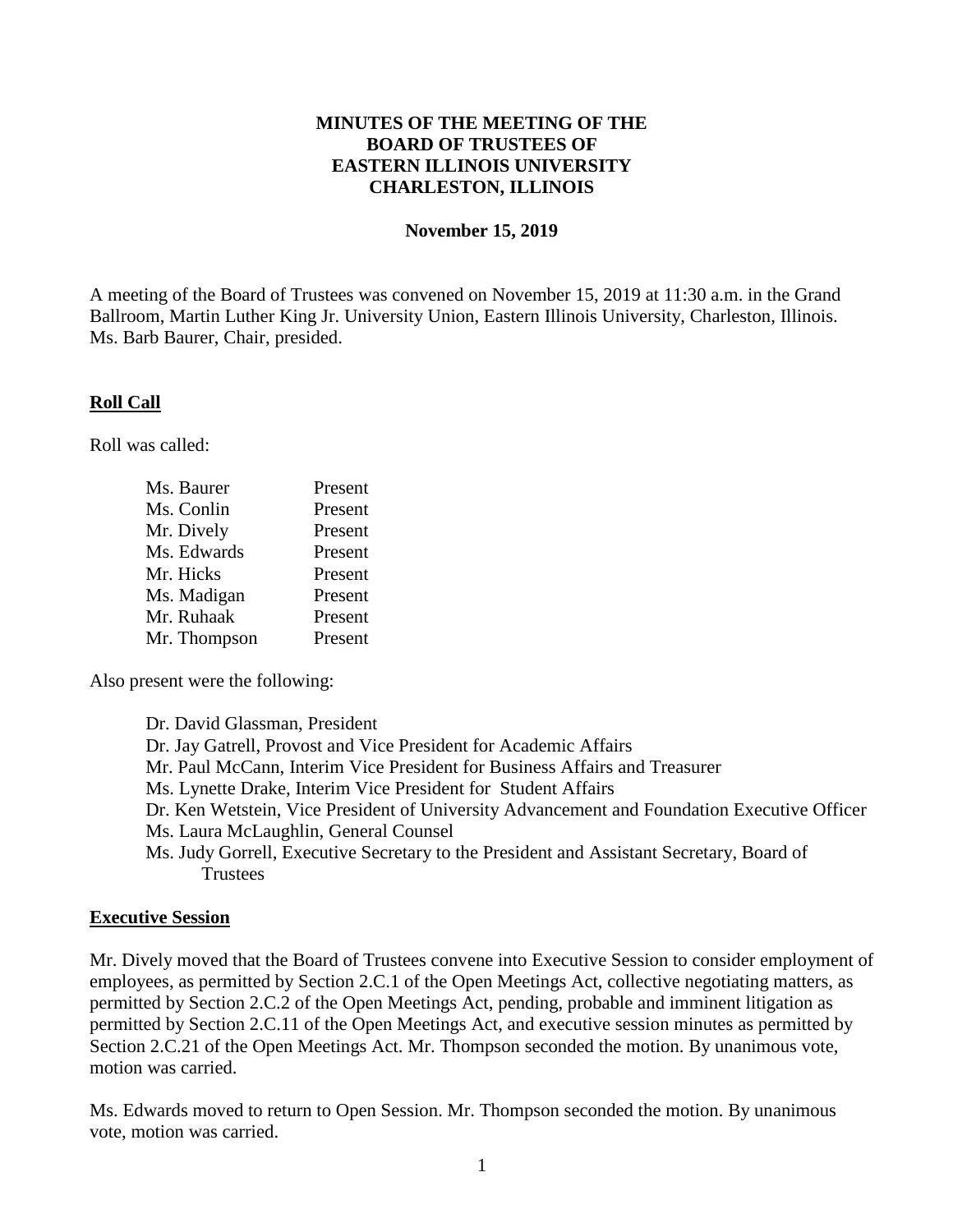### **Information Items**

### **Report from Board Chair**

Ms. Barb Baurer informed the audience that at the last meeting it was decided that the voting at the Board meeting would be different. Some action items will require a roll call vote and some will simply require a voice vote. She noted that today the trustees heard a lot of positives, such as a balanced budget, proposal for a new School of Nursing, and many positive reports.

### **Committee Reports**

Executive/Planning Committee – Ms. Barb Baurer reported that President Glassman gave a Springfield Update, Mr. Josh Norman gave an Admissions and Enrollment Update. Six trustees attended the Trustee Training Conference at Illinois State on September 25. They each spoke briefly about their experience at the conference. There was a brief discussion about the proposed amendment to BOT Regulation V.J.9.

Board Relations Committee – Mr. Marty Ruhaak reported that the Board Relations Committee received information about the Foundation Annual Meeting, The Alumni Association Board Meeting, donor data, and the 125<sup>th</sup> Anniversary celebration.

Finance/Audit Committee – Ms. Joyce Madigan reported that the Committee received a review of the FY20 Final Budget and the FY21 Budget Request. United Educators, our liability insurer, provided the trustees with a copy of the document "Safeguarding Our Communities from Sexual Predators: What College Presidents and Trustees Should Ask.

#### Board Regulations – No report

Academic and Student Affairs Committee – Mr. Hicks reported that the Academic Affairs/Student Affairs Committee heard about the proposal to create a new academic unit, a School of Nursing. The Committee also received information on a "Living and Learning Mentorship Pilot" that will be launched for incoming freshmen. The program is voluntary and students participating in the program will be housed in Lawson Hall. Ms. Drake discussed several activities that have taken place on campus: Veterans' Day Program, Transfer Orientation, Career Fairs, and Homecoming.

## **Action Items**

- 1. Mr. Thompson moved to approve the minutes of the Board Meeting on September 13, 2019. Ms. Edwards seconded the motion. By unanimous vote, motion carried.
- 2. The Board reviewed the remaining executive session minutes and finds that the need for confidentiality still exists for June 22, 2018, September 14, 2018, November 16, 2018, and September 13, 2019. Mr. Dively moved to approve the release of executive session minutes for June 21, 2019 and June 22, 2019. Mr. Thompson seconded the motion. By unanimous vote, motion carried.
- 3. Mr. Thompson moved to approve the proposed FY20 final budget and the FY21 budget request.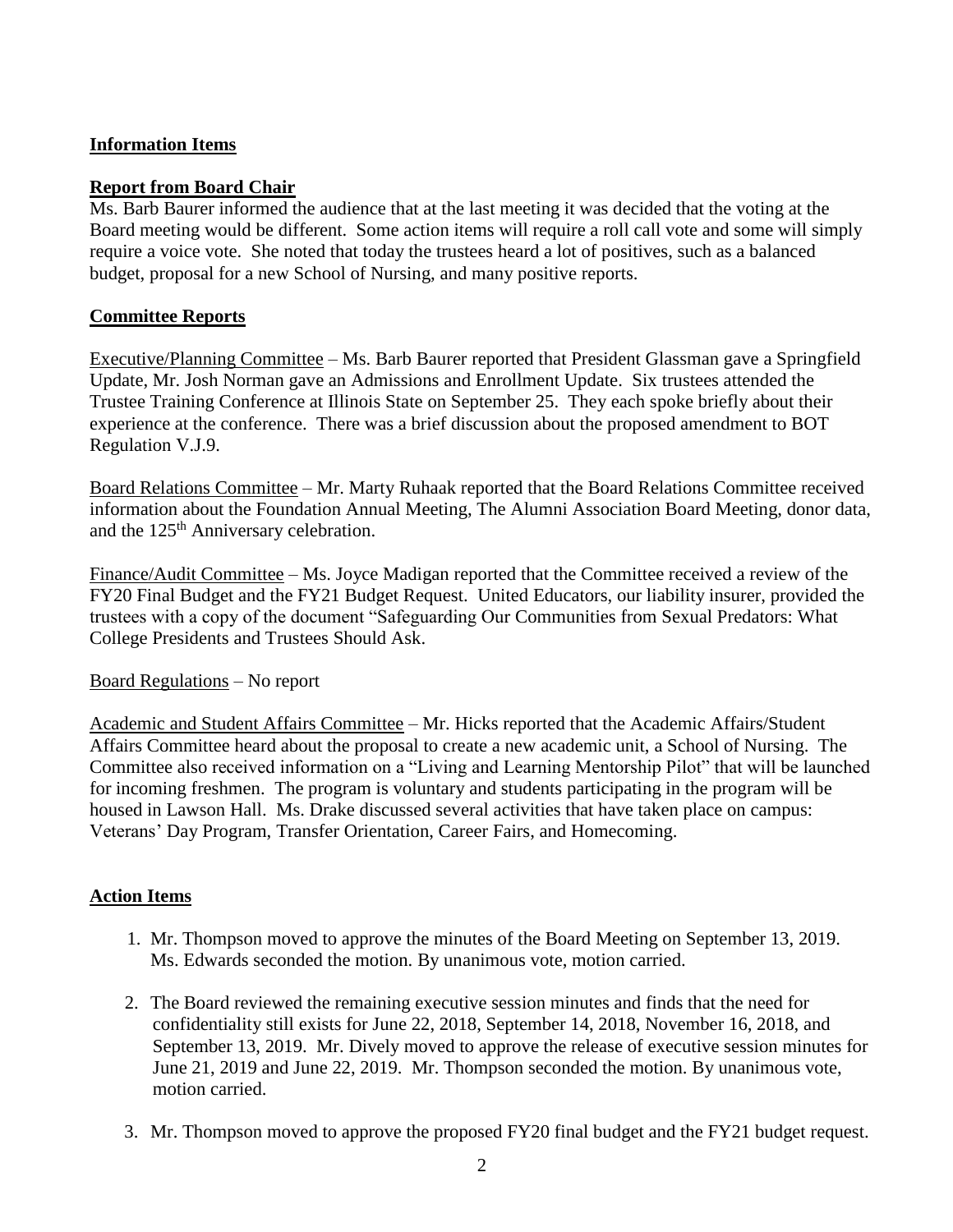Ms. Madigan seconded the motion.

Roll was called and the vote was as follows:

| Yes |
|-----|
| Yes |
| Yes |
| Yes |
| Yes |
| Yes |
| Yes |
| Yes |
|     |

Motion carried.

4. Ms. Edwards moved to approve the Contract Renewal and Successor Agreement for Operating Engineers Local #399. The Agreement was ratified on September 13, 2019, and the effective date of the contract is August 1, 2019 through July 31, 2020. There are approximately seven members in the bargaining unit. The proposal includes a one percent (1%) across the board wage increase, and the estimated cost of the one-year successor agreement is \$5,242. Mr. Dively seconded the motion.

Roll was called and the vote was as follows:

| Ms. Conlin   | Yes |
|--------------|-----|
| Mr. Dively   | Yes |
| Ms. Edwards  | Yes |
| Mr. Hicks    | Yes |
| Ms. Madigan  | Yes |
| Mr. Ruhaak   | Yes |
| Mr. Thompson | Yes |
| Ms. Baurer   | Yes |
|              |     |

Motion carried.

5. Ms. Edwards moved to approve the Successor Agreement for Teamsters Local #26. The Teamsters ratified the agreement on Tuesday, October 8, 2019, and the agreement is to be effective July 1, 2019, through June 30, 2020. The proposal includes a one percent (1%) across the board wage increase, and the estimated cost of the one-year successor agreement is \$5,363.00. Ms. Conlin seconded the motion.

Roll was called and the vote was as follows:

| Ms. Conlin  | Yes |
|-------------|-----|
| Mr. Dively  | Yes |
| Ms. Edwards | Yes |
| Mr. Hicks   | Yes |
| Ms. Madigan | Yes |
| Mr. Ruhaak  | Yes |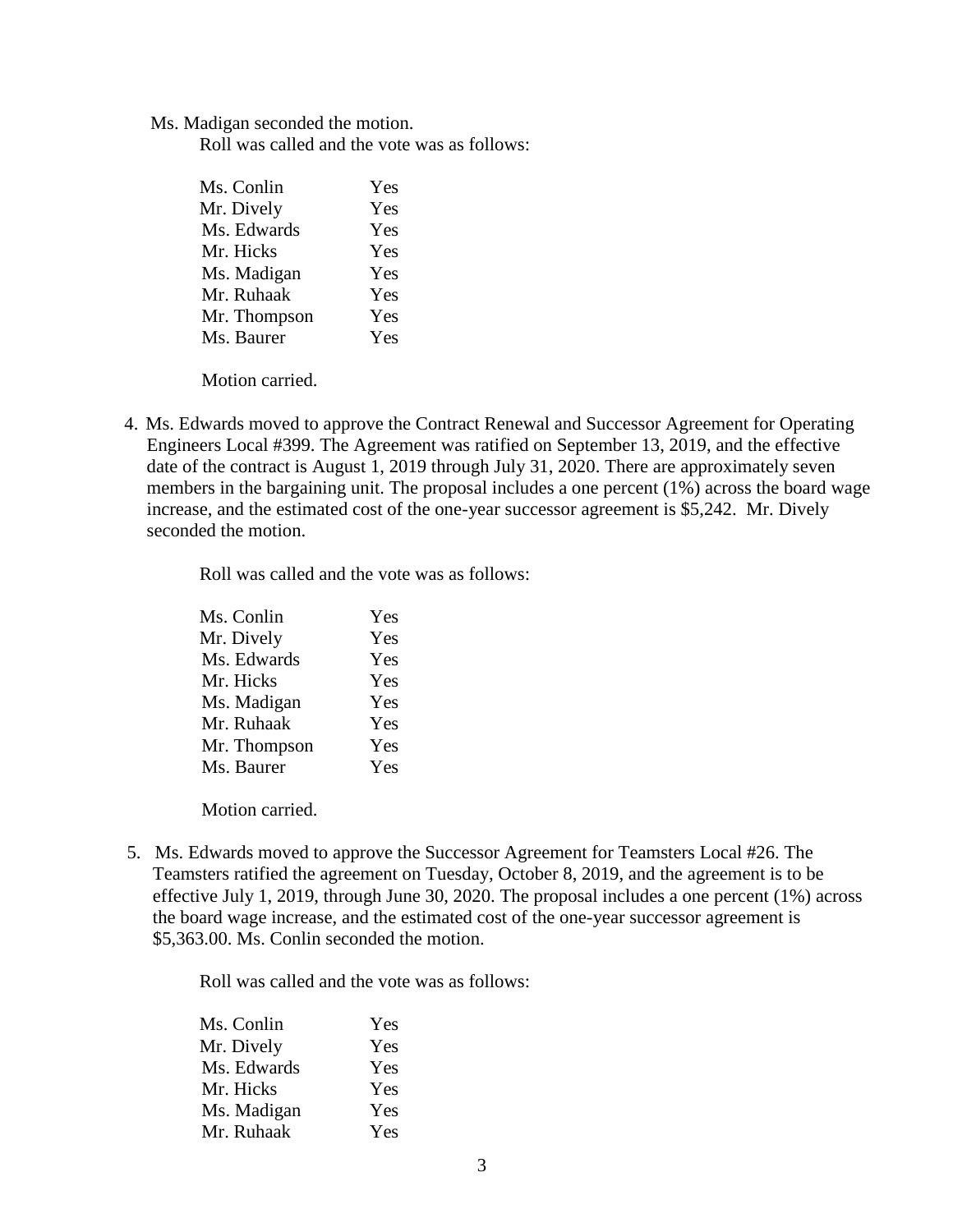| Mr. Thompson | Yes |
|--------------|-----|
| Ms. Baurer   | Yes |

Motion carried.

6. Mr. Thompson moved to approve the FOP Successor Agreement. The agreement was ratified on Monday, November 1, 2019, and the agreement is to be effective July 1, 2019, through June 30, 2022. There are approximately twelve employees in the bargaining unit. The proposal includes a one percent (1%) across the board wage increase in year one. Additionally, years two and three will include a 1.25% across the board wage increase. Ms. Edwards seconded the motion.

Roll was called and the vote was as follows:

| Ms. Conlin   | Yes |
|--------------|-----|
| Mr. Dively   | Yes |
| Ms. Edwards  | Yes |
| Mr. Hicks    | Yes |
| Ms. Madigan  | Yes |
| Mr. Ruhaak   | Yes |
| Mr. Thompson | Yes |
| Ms. Baurer   | Yes |
|              |     |

Motion carried.

7. Mr. Thompson moved to approve the proposed revision of the BOT regulation Section V.J.9 Tuition Rate for Courses Delivered Using Distance Education Technologies. Ms. Edwards seconded the motion.

Roll was called and the vote was as follows:

| Ms. Conlin   | Yes |
|--------------|-----|
| Mr. Dively   | Yes |
| Ms. Edwards  | Yes |
| Mr. Hicks    | Yes |
| Ms. Madigan  | Yes |
| Mr. Ruhaak   | Yes |
| Mr. Thompson | Yes |
| Ms. Baurer   | Yes |
|              |     |

Motion carried.

8. Mr. Dively moved to approve a new academic unit—School of Nursing. The College of Health & Human Services seeks to create this to house undergraduate programs in nursing, and the associated faculty and staff. The creation of the school is contingent upon approval of the traditional BSN program by the Illinois Board of Nursing and will be effective July 1, 2020 or later depending on approval by the Illinois Board of Nursing. Ms. Conlin seconded the motion. By unanimous vote, motion carried.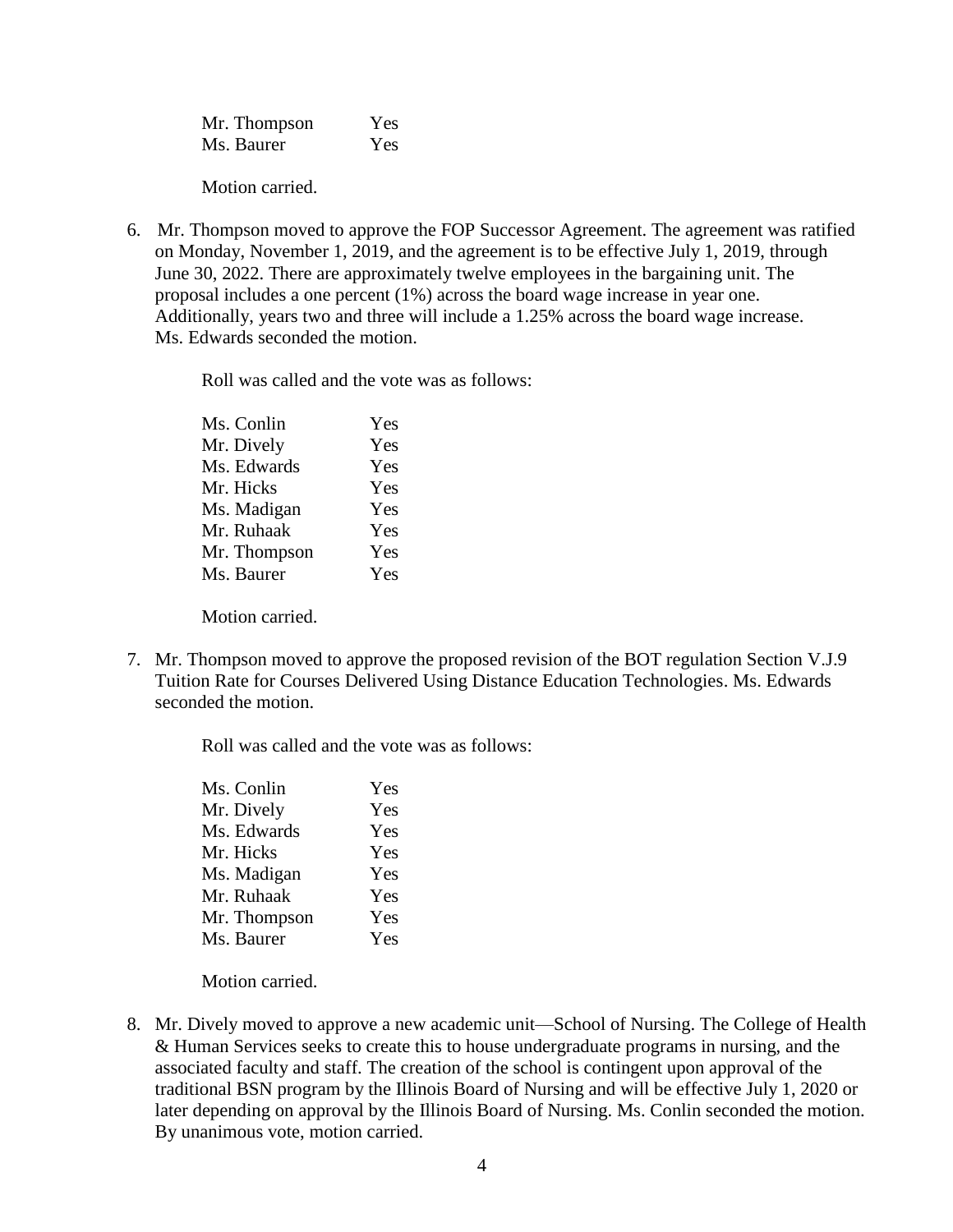# **Information Items**

# **President's Report**

### 2019 Retention Report

Dr. Karla Sanders reported retention rates for 2019 and influencing factors. For Fall 2018, the retention rate was 73%. The Committee on Retention Efforts has identified risk factors that have the potential to impact retention. These factors include a need gap of \$7,000 or more, percent need met 60% or less, financial aid verification, academic index, a high school GPA of 2.9 or lower, admitted the month of March or later, ethnicity, and students who attended Chicago public schools. Retention rates for these factors were given. In spring 2019, a Retention Grant was received that totaled \$50,000. The grant was to assist FA18 freshmen, with a balance of at least \$1,000 at the end of March that would prevent them from registering for Fall 2019 classes. Fifty students were awarded one-time grants of \$1,000. For students that received the grant, there was a 90% retention rate from spring to fall, and 93% of these students are in good standing this fall. Retention rates for various demographics, including honors, provisional admits, and first generation, were discussed. The FA19 Freshman cohort have a better financial and academic profile.

## **Earned Degrees Report**

In FY 2019, 1,863 degrees were awarded, a slight decrease from the previous year. General Studies was the largest undergraduate major, and Technology was the largest Master's Degree program. In FY 2019, minorities received 362 degrees, or 19% of the total degrees conferred. Eastern's 6-year graduation rate (IPEDS/NCAA methodology) is 53%.

## **Reports from Constituencies**

Faculty Senate – Dr. CC Wharram stated "I want to say something about Paul McCann and Heidi Hawkins. At the IBHE Budget Meeting, Mr. Nyle Robinson commended Paul and Heidi for being good representatives of the university." Dr. Wharram reported on activities of the Faculty Senate. The Faculty Senate is working collaboratively with Peggy Brown and the Staff Senate as well as Student Government on issues of mutual interest.

Staff Senate – Ms. Peggy Brown reported that the Staff Senate sponsored the Blue-B-Q this fall, and the event was extremely well attended. In addition non-negotiated employees will receive a 1% salary increase retroactive to July 1. She mentioned that the Staff Senate is concerned about the Administrative and Professional employees being moved to Civil Service effective January 1, 2020. Ms. Brown also commented on the fact that the Senate and Student Government are working together.

Student Government – Ms. Carson Gordon spoke about the success of Mental Health Awareness Week in October, which was organized in collaboration with the Student Athlete Advisory Committee. Ms. Gordon also spoke about the success of the Prowlin' with the Prez events including Bowling with the Prez and Pumpkins with the Prez. Upcoming Senate events include de-stressing during finals week, budgeting, a bonding event, a visit to Mattoon High School, Thank a Professor, and EIU Votes. In the spring, key focuses include collaboration with Lake Land, mental health, sexual assault awareness, recruitment, and campus safety.